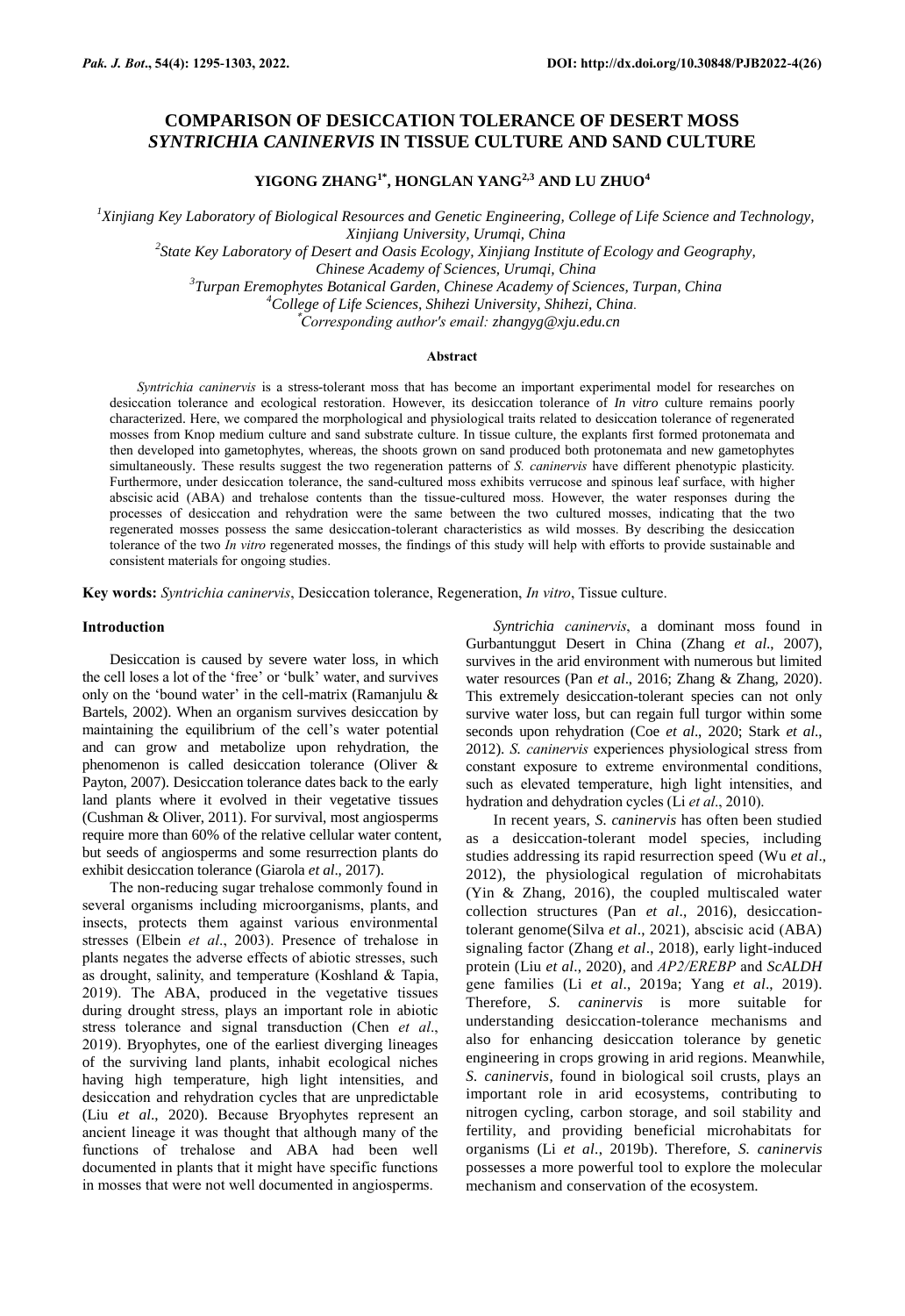*S. caninervis* is a dominant plant that grows in [susceptible environments;](https://xueshu.baidu.com/usercenter/paper/show?paperid=dbd52400b5341ed9d9a19ab939449379&site=xueshu_se) once the moss is disturbed, its recovery period will be extremely long, typically around 10 years or more (Xu *et al*., 2008). Therefore, for ecological restoration and scientific research, it is important to develop moss-dominated soil crusts. Previous studies indicated that the leaf of *S. caninervis* could be cultured on Knop medium and the protonemata could generate large amounts of gametophytes (Zheng *et al*., 2011). Other reports pointed out that the protonemata of *S. caninervis* can be reproduced directly on the sand, and the explants that were cultivated with *in situ* soils produced more protonemata and shoots (Xu *et al*., 2008). Also, differential fragment regeneration of *S. caninervis* was compared on the surface of moistened sands, which implicated clonal growth as the main reproductive pattern in the desert (Zhuo *et al*., 2018). Yet, those studies had focused on the regeneration system of *S. caninervis*, the desiccation-tolerant capacity of *In vitro* culture was still limited, and the comparison of the desiccation tolerance in mosses regenerated from different cultures remained unexplored.

Here, we describe the *In vitro* culture of *S. caninervis* and use the developmental characteristics of gametophytes regenerated on tissue culture (grown on agar) and sands, respectively. We compared the morphological and physiological traits related to desiccation tolerance between tissue culture and sand regeneration. This research will lay the foundation for future efforts to explore the underlying mechanism of abiotic stress resistance by moss and the development of moss-dominated crusts.

# **Materials and Methods**

**Explants:** Gurbantunggut Desert in Xinjiang, China (44°36′N, 88°15′E) was the collection site for *S. caninervis* individuals. In this study, we raised a minimum of three asexual generations that were grown till maturity to develop a single clonal line. After 4 weeks of cultivation, shoots were **selected** for experimentation. Mosses were grown in a plant growth chamber (BING LIN, ZRG-L, China) and with a 12 h photoperiod  $(22^{\circ}C)$ light/12 $^{\circ}$ C dark), with a relative humidity (RH) of 65% and a photosynthetic photon flux density (PPFD) of approximately 100  $\mu$ mol·m<sup>-2</sup>·s<sup>-1</sup>. To multiply and establish subcultures for developing adequate quantities of moss for desiccation tolerance comparison, we used gametophytes from the original clonal line.

**Tissue culture conditions:** For the *In vitro* culture of the desert moss *S. caninervis* were grown on solidified Knop medium (0.25 g/L KH<sub>2</sub>PO<sub>4</sub>, KCl, MgSO<sub>4</sub>7•H<sub>2</sub>O, 1 g/L Ca  $(NO_3)_24 \cdot H_2O$  and 0.0125 g/L FeSO<sub>4</sub>7 $\cdot H_2O$ ) at pH 5.8 in closed Petri dishes (Nomura & Hasezawa, 2011). Young leaves of gametophytes (as explants) were rinsed with deionized water, disinfected in 75% (v/v) ethanol for 1 min, washed thrice using sterile water, and then again disinfected using 3% (v/v) sodium hypochlorite for 1 min, washed thrice using sterile water, and cultured in the sterile Petri dish containing Knop medium. The explants were grown in a controlled environment (22°C light/12°C

dark, 65% RH and 100  $\mu$ mol·m<sup>-2</sup>·s<sup>-1</sup> PPFD). All shoots in agar were completely dehardened over the duration of the experiment. After culturing for 4 weeks, the areas and numbers of the protonemata were observed and measured using digital image analysis software.

Sand cultures: The sand used for cultivating moss was collected near the metapopulation (called *in situ* soil). It was air-dried and sieved, and then autoclaved (dry mode, 1 h at  $132^{\circ}$ C). The sand surface was moistened with distilled water. The hydrated moss leaf was placed with adaxial surface facing upwards on the moistened sand surface. It was then watered every alternate week with sterile distilled water to prevent the sand surface from drying. The cultures were incubated in a growth chamber, with a 12-h photoperiod and specific growth conditions (22°C light/12°C dark, 65% RH, and 100  $\mu$ mol·m<sup>-2</sup>·s<sup>-1</sup> PPFD); the plants growth was monitored, the numbers and areas of protonemata were recorded after 4 weeks.

**Determination of water content changes during desiccation and rehydration:** To evaluate the water dynamic characters of the tissue-cultured moss and sandcultured moss, air dry, fast desiccation, and rehydration treatments were conducted.

*Air dry*: In the initial treatment, the explants from the regenerated gametophytes were maintained fully hydrated with distilled water. The fully hydrated moss was exposed to air on a Petri dish, and the weight was measured at intervals (0, 0.25, 0.5, 1, 1.5, 2, 2.5, 3, 4, 5, and 6 h) until there was no further change in the mass. These materials were transferred to pre-weighed Petri dishes (3.5 cm in diameter) and quickly weighed to obtain the weight of the dehydrated moss. The Petri dishes were placed at ambient conditions (23 $^{\circ}$ C, RH = 20%). The water contents of triplicate samples were calculated, and survival tests were performed. The experiments were replicated three times.

*Fast desiccation*: The fresh gametophytes were placed uniformly on 3-mm filter paper on activated silica gel in a covered Petri dish, which was then incubated at room temperature (RH = 2%, 23°C, -537 MPa) (Liang *et al*., 2021). The weight was recorded at regular time intervals (0, 20, 30, 60, 90, and 120 min) till no further decline in the mass was noted. The experiment was repeated thrice and these were considered as three biological replicates.

**Rehydration:** Fully dehydrated samples were placed in Petri dishes containing distilled water. After immediately removing the moss surface water using filter papers, the weight of the rehydrated samples was measured quickly at time intervals (0, 10, 20, 30, 40, and 60 s), and the samples were returned to the water in the Petri dish until there was no further change in the mass. Triplicate samples were performed.

We determined the shoot water content (WC) on a dry mass basis by weighing a group of 30 shoots and then reweighing it after oven-drying for 3 d at 80°C. The WC was calculated by the formula [(Equilibrated mass – Oven dry mass) / Oven dry mass]  $\times$  100, which yielded a percentage dry weight (DW) (Coe *et al*., 2020).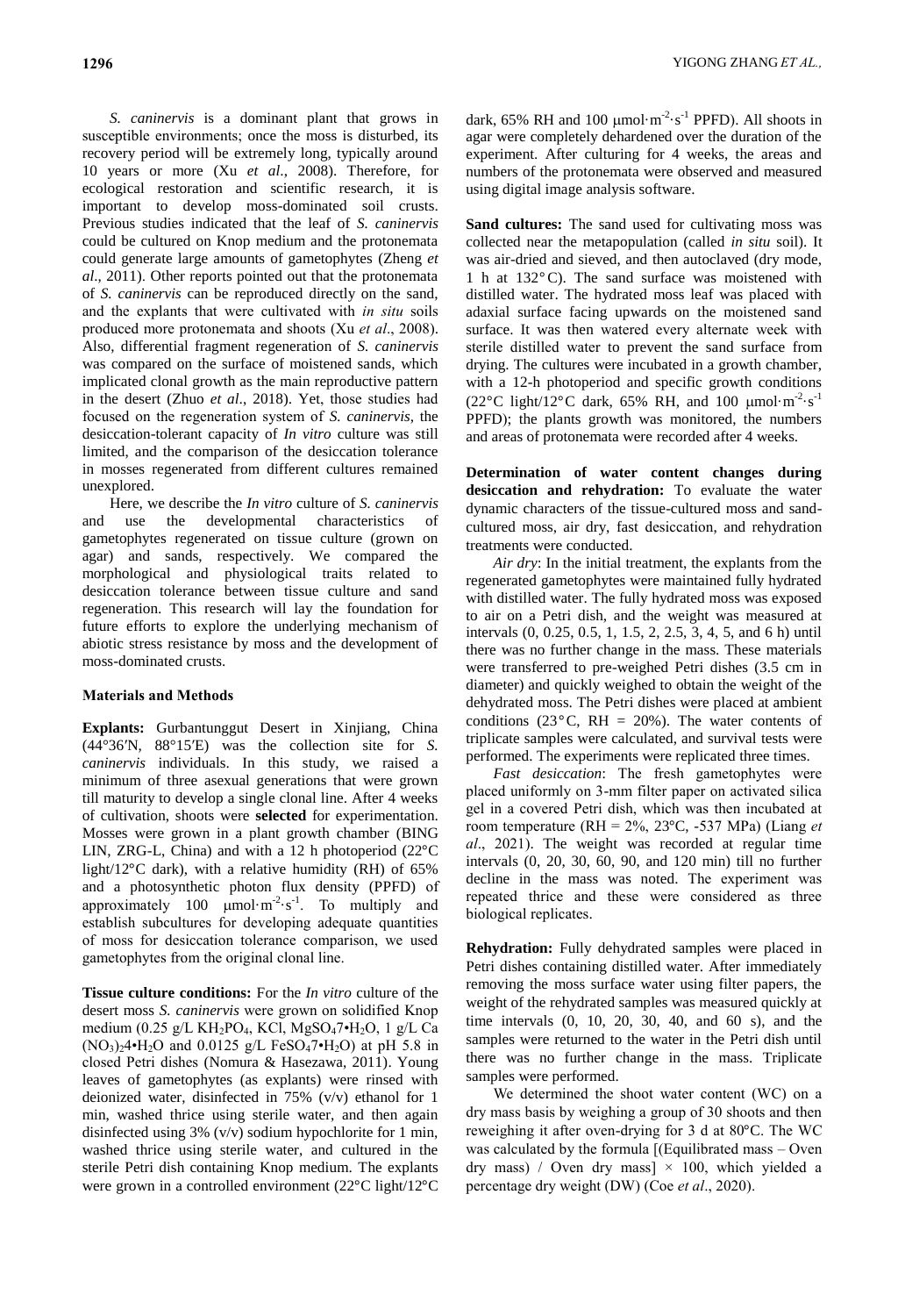**Chlorophyll and trehalose content assays:** We transferred the mosses regenerated in tissue and sand cultures, respectively, to Petri dishes containing filter papers moistened with 8 mL filtered water and dehydrated for 1, 2, and 4 h (at  $23^{\circ}$ C, 100  $\mu$ mol·m<sup>-2</sup>·s<sup>-1</sup>, and  $RH = 25\%$ ). For control, we used hydrated moss (0 h). A UV-visible spectrophotometer (Biomate 3S, Thermo Fisher Scientific, Waltham, MA, USA) was used to analyze the supernatants at 649 nm and 665 nm. Chlorophyll content was measured according to Ritchie's method. (Ritchie, 2006). The chlorophyll content, and concentrations of the chlorophylls a and b were calculated using the formulae: Chl a =  $13.95 \times$ OD<sub>665</sub> – 6.88 × OD<sub>649</sub>, Chl b = 24.96 × OD<sub>649</sub> – 7.32 × OD<sub>665</sub>. Chlorophyll content  $(mg \cdot g^{-1}) = chl a + chl b$ .

Meanwhile, the content of trehalose was measured by the anthrone colorimetric method at multiple desiccation times  $(0.5, 1, 2, 4, 8, 12, 24, and 48 h)$  at  $23^{\circ}$ C, 100  $\mu$ mol·m<sup>-2</sup>·s<sup>-1</sup>, and RH = 25%. Briefly, weighed about 0.1 g tissue and added 1 mL extract, homogenized in ice bath, stood at room temperature for 45 min, shook 3-5 times, centrifuged at 8000 g at  $23^{\circ}$ C for 10 min after cooling, and took the supernatant using a UV-Visible spectrophotometer measured absorbance values at 620 nm. Then, calculated trehalose content (trehalose content  $=[V1 \times (A - 0.0729) \div 8.8976] \div (W \times V1 \div V2)$ . V1: sample volume; V2: extract volume; A: absorbance values; W: sample weight). The well-watered moss was used as a control (0 h). Each sample had at least three plants, and all the experiments were conducted thrice.

**Determination of endogenous ABA:** For ABA extraction, regenerated gametophytes were transferred to clean Petri dishes and air-dried at room temperature for 0, 0.5, 1, 2, 4, 8, 12, and 24 h. The control (hydrated) and dehydrated samples were harvested, and immediately flash-frozen in liquid nitrogen.

Endogenous ABA extraction and measurement were carried out by ultra-performance liquid chromatographymass spectrometry (UPLC-MS) (Agilent 1290, USA). Briefly, 1 g of each sample was accurately weighed and ground to generate a fine powder, and sonicated with 10 mL of methanol containing 1% (v/v) formic acid for 2 min, followed by extraction for 12 h. The supernatants were then collected after centrifugation and purified by solid phase extraction (SPE) (C18, 300 mg, Xiboshi). The SPE cartridges were conditioned and equilibrated with 6 mL of methanol and subsequently with 6 mL of purified water. After equilibration, 500  $\mu$ L of the supernatant was applied to the cartridge, which was then washed with 5 mL of 10% (v/v) methanol. ABA was eluted from the SPE cartridge with 5 mL of methanol containing  $1\%$  (v/v) formic acid. The purified extract was dried using a nitrogen evaporator and reconstituted with 1 mL of methanol containing  $1\%$  (v/v) formic acid. An aliquot of 5

L purified samples were subjected to UPLC-MS analysis. The experiment was repeated three times and treated as three biological replicates.

**Regeneration and statistical analyses:** All the cultures raised in Petri dishes were placed in the growth chambers (Jiangnan, China). The growth chamber conditions were altered as per the experimental requirements. From 4 weeks after cultivation, protonemata and gametophytes at all stages were observed using a dissecting microscope (Olympus, SZXZILLT), and the surface structures of regenerated mosses were viewed using a scanning electron microscope (ZEISS SUPRA55VP). The data for secondary protonemata were initially recorded every 3 days and then on a weekly basis after 21 days. At the end of the experiment, the number of protonemata were counted by counting those directly penetrating the substrate as described by Stark *et al*., (Stark *et al*., 2004) and the areas were measured using ImageJ v1.5 software (Wayne Rasband, 2010). We cultured 30 explants in three Petri dishes for each cultural condition. Three replicates were used for the orthogonal test design and were analyzed by range analysis. Statistical analyses were performed using SPSS v18.0 (SPSS Inc, Chicago, IL, USA). Data were compared using a one-way ANOVA analysis and differences were considered statistically significant at *p*<0.05, distinct differences at *p*<0.01.

# **Results**

### **The morphological comparison**

**The regeneration potential of the moss:** During the moss culture, we observed that the explants in tissue culture first underwent protonemata stage, and then the protonemata developed into a gametophyte on Knop medium (Fig. 1a). In contrast, mosses grown on sand produce both protonemata and shoots simultaneously from the detached tissues (Fig. 1b). Therefore, the tissuecultured explants had large numbers and areas of protonemata under the same growth times (Table 1). Emergence regeneration depended on the type of culture, with sand-cultured mosses taking a comparatively lesser time than tissue-cultured mosses, and the regeneration potential from sand-cultured mosses was greater than that from tissue-cultured mosses.

**Scanning electron microscope observation:** By using scanning electron microscope, we observed that the regenerated moss from sand culture displayed more verrucose and spinous leaf surface, in contrast to the regenerated moss from tissue culture, which had smooth leaf surface (Fig. 2). These phenomena might imply that the different culture conditions would produce different morphological characteristics of regenerated mosses.

**Table 1. The numbers and areas of protonemata produced by the desert moss** *Syntrichia caninervis* **in different media (***N* **= 30).**

|        | Protonema number |                |            | Protonema area (mm <sup>-</sup> ) |                |                  |
|--------|------------------|----------------|------------|-----------------------------------|----------------|------------------|
|        | Minimum          | <b>Maximum</b> | Mean       | Minimum                           | <b>Maximum</b> | Mean             |
| Tissue |                  | 54             | $30 \pm 2$ | 126.2                             | 341.1          | $172.5 \pm 11.6$ |
| Sand   |                  |                | 6 ±        | 19.4                              | 84.5           | $42.8 \pm 4.1$   |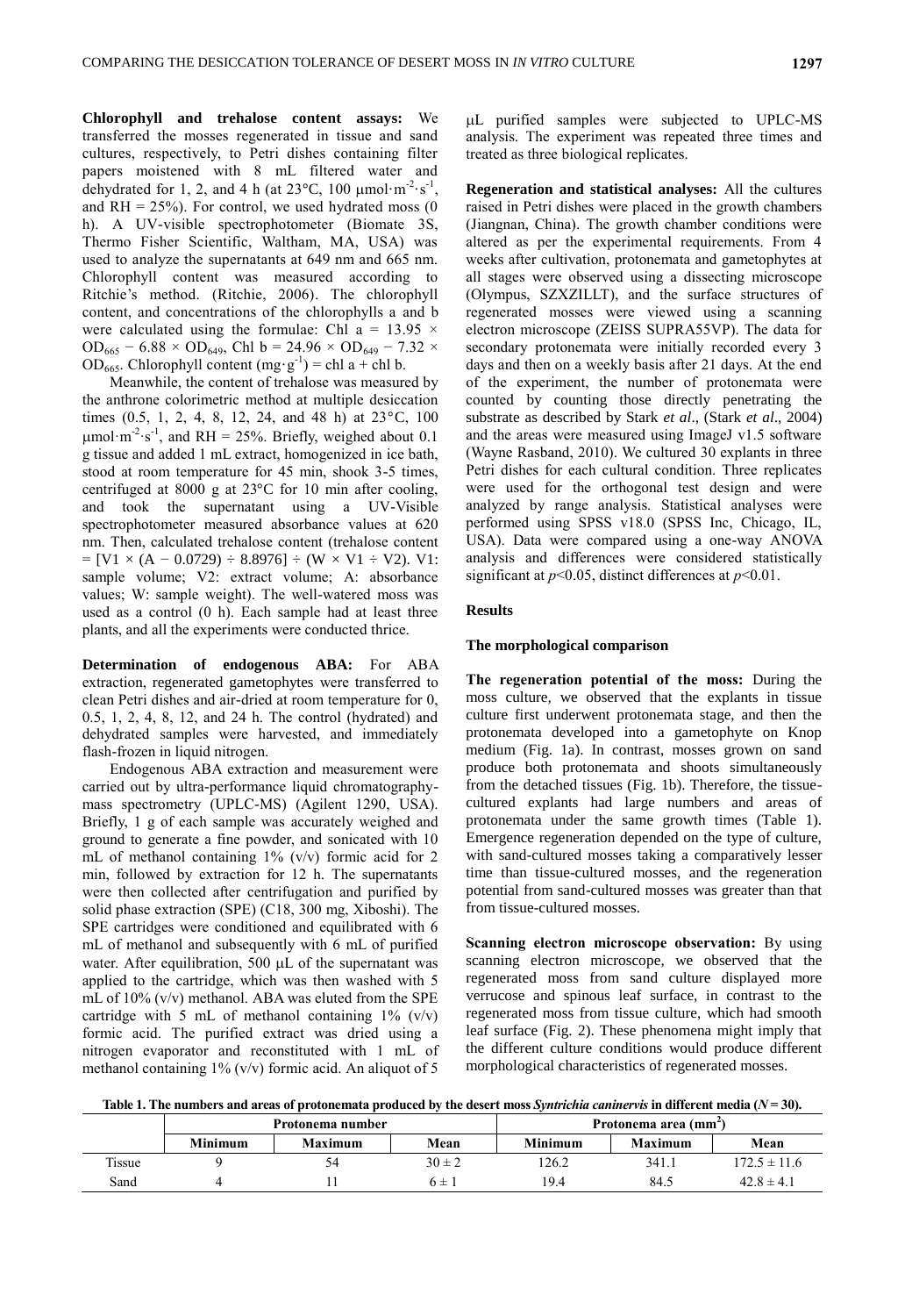

Fig. 1. Protonemata and shoots emergence from *Syntrichia caninervis* explants cultured in different media*.* (a) Tissue culture. (b) Sand culture.



Fig. 2. Scanning electron microscopy images of moss leaves. (a) The leaf surface of the tissue-cultured moss is smooth. (b) The leaf surface of the sand-cultured moss is more verrucose and spinous.

# **Analysis of physiological traits related to desiccation tolerance**

# **Changes in the water content of regenerated explants:**

The WC of poikilohydric mosses helps understand the water condition in biological membranes and their ability to perform metabolic activities (Coe *et al*., 2020). Changes in the water content of regenerated mosses were measured during desiccation and rehydration under ambient conditions. The water content profiles of tissuecultured mosses in air dry and fast desiccation of the regenerated explants were the same as sand-cultured mosses, similar to water content increase pattern during

rehydration (Fig. 3). However, during air dry, the water content was slightly higher in tissue-cultured mosses than in sand-cultured mosses; both decreased progressively until 4 h when the water content reached its lowest value and then remained almost constant (Fig. 3a).

**Changes in chlorophyll, trehalose, and ABA contents:**  Total chlorophyll contents of both tissue-cultured and sand-cultured mosses were gradually decreased under desiccation treatment from 0 to 4 h. However, the chlorophyll content in tissue-cultured mosses was always higher than that of sand culture-derived gametophytes at all time points (Fig. 4).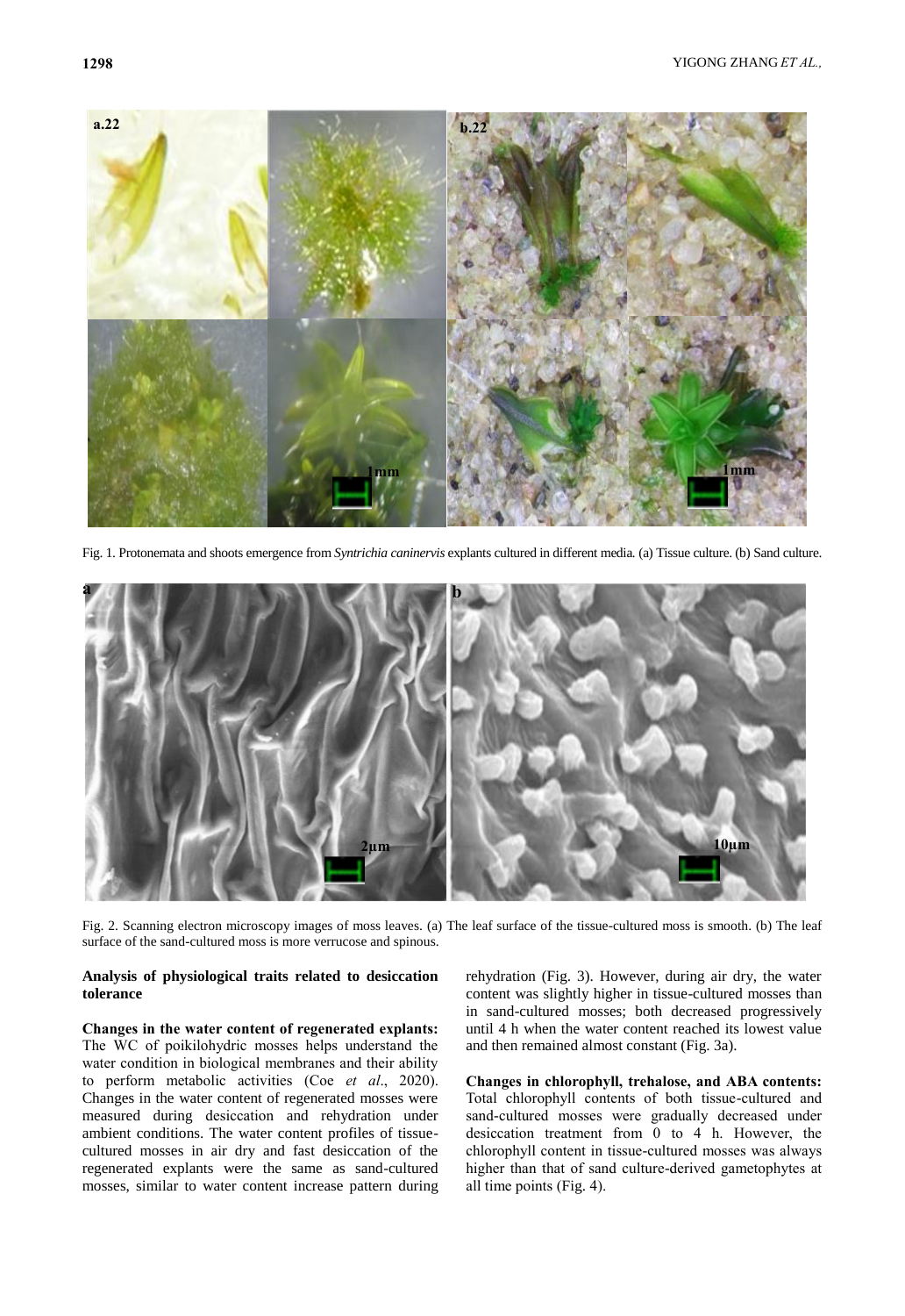The accumulation of trehalose during desiccation treatment was also determined in tissue- and sandcultured mosses. In sand-cultured mosses, trehalose accumulated slowly during the early stage before 6 h, but in the following stage, from 6 h to 48 h, it accumulated linearly, which was the dominating period of trehalose accumulation. In contrast, the trehalose content in tissuecultured mosses gradually increased from 0 to 4 h, peaked at 6 h, and then decreased slightly to a stable level (Fig. 5). At all-time points during the desiccation treatment, the trehalose level in sand-cultured mosses was much higher than that of tissue-cultured mosses, especially after 6 h (ranging from 1.6 to 2.8-fold), suggesting a protective role of trehalose synthesis during desiccation treatments.

The ABA contents were significantly increased after desiccation treatment compared with the 0 h in both *In vitro* cultures. Meanwhile, the ABA content in sandcultured mosses was significantly higher than that of tissue-cultured mosses. In sand-cultured mosses, the ABA content was determined to be relatively constant during 0 to 1 h of desiccation but substantially increased after 1 h, reaching values as high as 17.61 ng $\cdot$ g<sup>-1</sup> DW at 12 h, which was more than a 2-fold increase compared with 0 h. After reaching this level, the amount of ABA remained constant. By contrast, the ABA content in tissue-cultured mosses increased from 2.73 ng $\cdot$ g<sup>-1</sup> DW in the control to 7.05  $ng·g<sup>-1</sup> DW$  after 12 h of water loss. Subsequently, it declined to 5.35  $ng·g<sup>-1</sup>$  DW at 24 h but was still higher compared to hydrated control (0 h) (Fig. 6).

## **Discussion**

In recent years, it has been found that *S. caninervis*, a resurrection moss distributed in desert zones, can tolerate a certain amount of cellular desiccation, and can survive prolonged periods of desiccation to levels at which all the bulk water is lost from their tissues (Silva *et al*., 2021). Such characteristics make *S. caninervis* an excellent model species to study both desiccation tolerance and underlying mechanisms of cell repair. Accordingly, an appropriate culture platform is a prerequisite for further research.

In this study, we found that the moss leaves emerged protonemata after 7 days of cultivation, and they extended after another 7 days, then, the protonemata differentiated into gametophytes in tissue culture. However, the profile in sand culture was the detached leaves simultaneously produced both shoots and protonemata, this process progressed more quickly than in Knop medium (Table 1; Fig. 1). Our results showed that tissue and sand cultures produced shoots by two different methods: the former used protonemata and the latter, leaf meristems. These two regeneration methods are also dependent on the type of media. In tissue culture, Knop medium is used and ammonium tartrate is added as a supplement, which promotes the development of chloronema. Therefore, the cell type develops directly from regenerating moss protoplasts (Hohe & Reski, 2005). By contrast, *in situ* soils contain less organic matter and more inorganic salts, and resemble moss reproduction in wild environment.

The verrucose and spinous leaf surfaces are also important characters in addition to the rhizoids, which participate in desiccation tolerance (Tao & Zhang, 2012). In this experiment, we found that the sand-cultured moss has verrucose and spinous leaf surface, which is not inherited but acquired through environmental effects. In

addition, the appearance of the sand-cultured moss was very similar to the wild sample when the next generation originated from the germinated gametophyte but not from the protonemata (Fig. 1). The regenerated gametophyte observed variation indicate that *S. caninervis* occurring in different environments appear to differ morphologically (Stark *et al*., 2005) and exhibits phenotypic plasticity (Reynolds & McLetchie, 2011).

The response to water changes was the same between the tissue-cultured moss and sand-cultured moss during the processes of desiccation and rehydration (Fig. 3). This finding implied that the regenerated moss possesses the same desiccation-tolerant characteristics as the wild moss, even though there are some morphological differences between them. Therefore, the genetic research of desiccation tolerance using the regenerated gametophyte is feasible.

In plants, trehalose is extremely rare compared to sucrose. Trehalose is preferred over sucrose by most organisms because it has fewer tendencies to form crystals than does sucrose, it is considered an important factor in tolerance (França *et al*., 2007). In *Physcomitrella patens*, two active trehalose-6-phosphate synthase enzymes (*PpTPS1* and *PpTPS2*) existed (Tran *et al*., 2020), and the accumulation of trehalose was significantly changed in abiotic stresses (Arif *et al*., 2018). So far, studies in trehalose metabolism are limited in bryophyte during a desiccation event.

In this study, we have shown that desiccation leads to elevated levels of trehalose, and the sand-cultured mosses accumulated much more trehalose than tissue-cultured mosses (Fig. 5). Therefore, we speculated that trehalose prevented protein from denaturing during desiccation probably by reducing cellular osmotic potential (Kosar *et al*., 2019). The hydration potential of trehalose during desiccation is high that helps stabilize dry proteins and cellular membranes by replacing surface-bound water (Shortlidge *et al*., 2012). Hence, we speculated that sandcultured accumulated much more trehalose is because its biological structures have high hydrophilic.

ABA is important in imparting desiccation tolerance in plants (Chen *et al*., 2019). In 2008, the whole genome of *Physcomitrella patens* was published and this promoted interest and new insights related to the function of ABA in Bryophytes (Rensing *et al*., 2008). The more recent interest in the role of ABA in regulating the acquisition of desiccation tolerance indicated that endogenous ABA levels increased during dehydration. However, ABA does not appear directly involved in acquisition of tolerance but maybe important once it is established (Rathnayake *et al*., 2019; Xiao *et al*., 2018). *S. caninervis* experiences physiological stress from constant exposure to extreme environmental conditions (Coe *et al*., 2020; Stark *et al*., 2012), it provided an ideal opportunity to determine if ABA is a part of a constitutive rather than and inductive mechanism of desiccation tolerance. Through UPLC-MS, we observed the ABA content involved in two regeneration gametophytes, that occured late in the desiccation process, which was similar to what was seen in *P. patens* (Shinde *et al*., 2012). We found that the ABA content of sand-cultured mosses was about 3-fold higher than that of tissue-cultured mosses at each time point (Fig. 6). These data are also consistent with previous observations of dehydration-induced increases in ABA in *Funaria hygrometrica* (Werner *et al*., 1991) and *Exormotheca holstii* (Hellwege *et al*., 1994).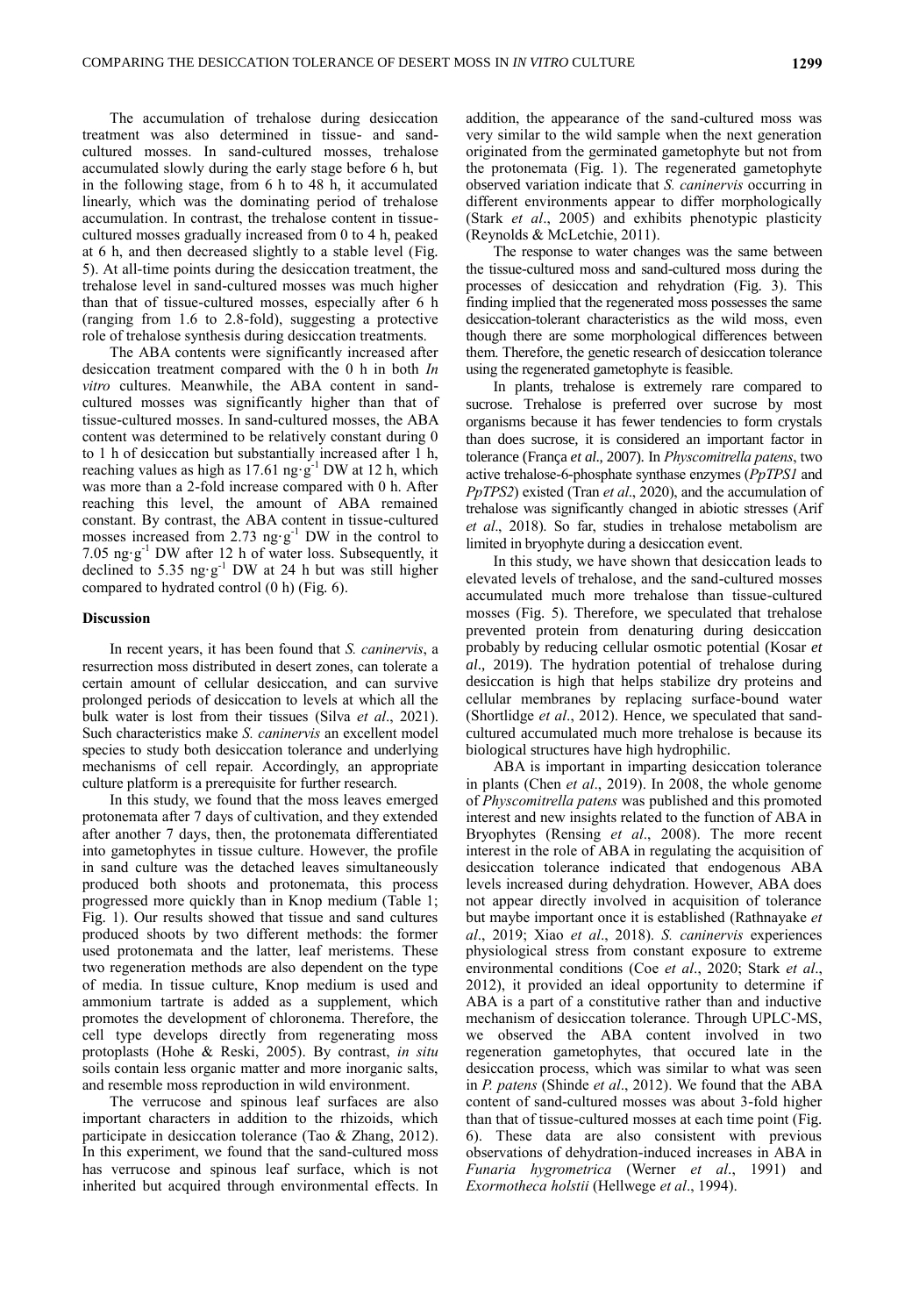





6

Fig. 3. The water change pattern of the regenerated explants from tissue culture and sand culture. (a) The water content (WC) of the regenerated explants during air dry. (b) The WC during fast desiccation. (c) The WC during rehydration.



Fig. 4. Changes the chlorophyll content in tissue-cultured and sand-cultured mosses with desiccation time.



Fig. 5. Changes in the trehalose content in tissue-cultured and sand-cultured mosses with desiccation time.



Fig. 6. Changes in the ABA content in tissue-cultured and sand-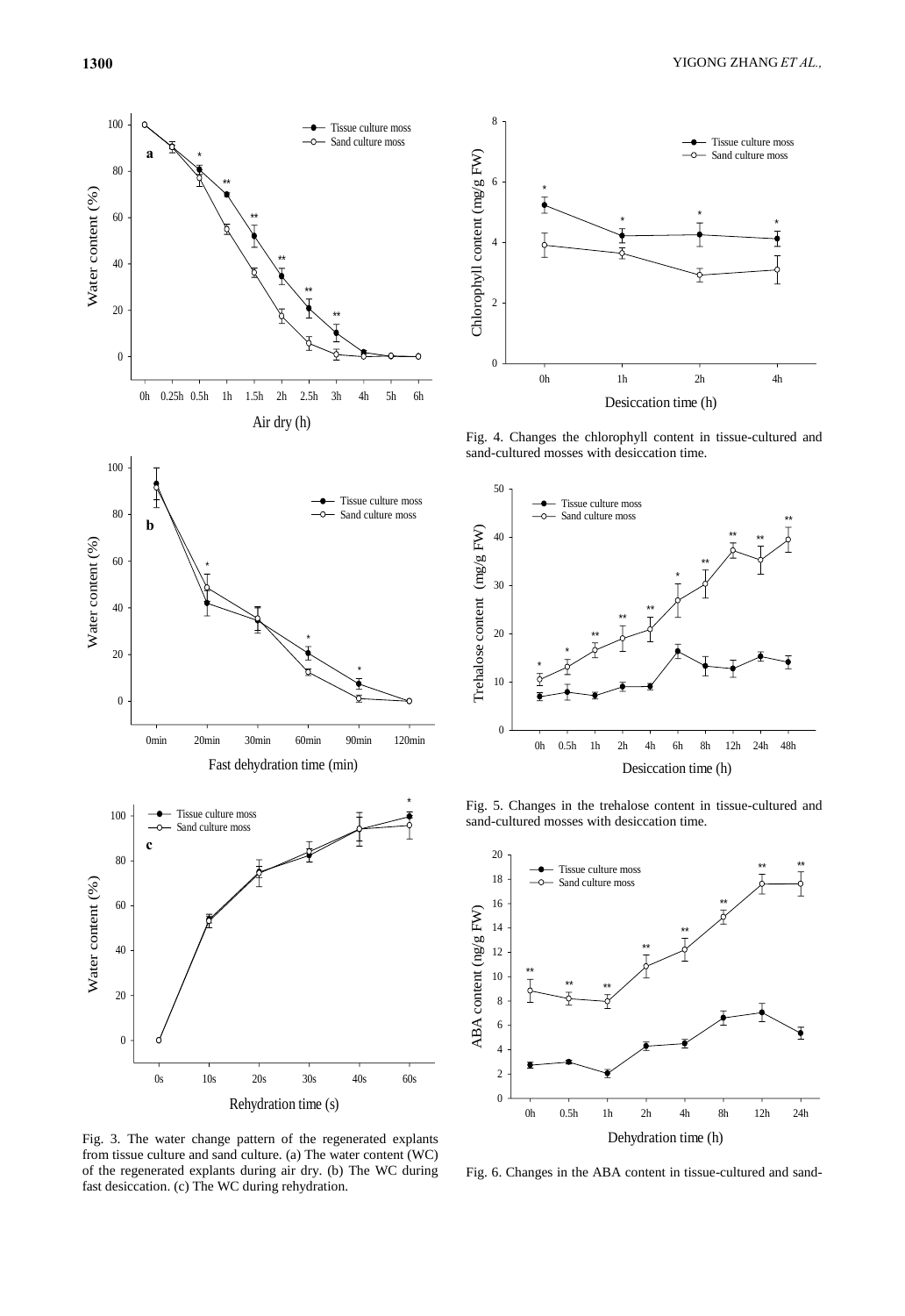cultured mosses with desiccation time.

This result demonstrates that ABA is important in stress response of *S. caninervis*, and sand-cultured mosses have higher endogenous ABA contents, which might be associated with stronger desiccation tolerance. These data support the hypothesis that ABA is not involved in the direct initiation of desiccation tolerance in bryophytes but maybe involved in its maintenance or perhaps in directing the production of protective metabolites and proteins that accumulate during drying (Rathnayake *et al*., 2019).

In addition, the chlorophyll content in tissue-cultured mosses was generally higher than that of sand-cultured mosses (Fig. 4), possibly because the culture medium contained Fe element, which can induce the production of chlorophylls (Molassiotis *et al*., 2006). Overall, the sandcultured moss exhibits verrucose and spinous leaf surface and has higher ABA and trehalose contents under desiccation treatment, which indicates that sandregenerated gametophyte is very similar to the wild sample, which has stronger desiccation tolerance.

## **Conclusion**

In conclusion, our results demonstrate that *S. caninervis* is reproducible in agar and sands. Similar desiccation-tolerant gametophytes can be regenerated in these environments. However, the trehalose and ABA contents of sand-cultured mosses were significantly increased relative to tissue-cultured mosses, suggesting that the regenerated moss from sand culture was more desiccation-tolerant than that from tissue culture. This study not only provides sustainable and consistent materials for ongoing studies on the mechanism of desiccation tolerance and functional genomics of the desiccation-tolerant moss *S. caninervis*, but also paves the way for further studies on developing moss-dominated soil crusts in arid regions.

## **Acknowledgments**

This work was supported by the National Natural Science Foundation of China (No. 31900270) and Xinjiang Uygur Autonomous Region Natural Science Foundation (No. 2019D01A28). We appreciate the linguistic assistance provided by TopEdit (www.topeditsci.com) during preparation of this manuscript.

### **Author contributions**

YGZ and HLY conceived and designed the experiments, YGZ and LZ conducted them, HLY and LZ analyzed the data, and YGZ contributed to the writing of the manuscript.

## **References**

- Arif, M.A., S. Alseekh, J. Harb, A. Fernie and W. Frank. 2018. ABA, cold and salt stimulate conserved metabolic regulation in the moss *Physcomitrella patens*. *Plant Biol.*, 20(6): 1014-1022.
- Chen, K.G., J. Li, R.A. Bressan, C.P. Song, J.K. Zhu and Y. Zhao. 2019. Abscisic acid dynamics, signaling and

functions in plants. *J. Integ. Plant Biol.*, 62(1): 25-54.

- Coe, K.K., J.L. Greenwood, M.L. Slate, T.A. Clark, J.C. Brinda, K.M. Fisher, B.D. Mishler, M.A. Bowker, M.J. Oliver, S. Ebrahimi and L.R. Stark. 2020. Strategies of desiccation tolerance vary across life phases in the moss *Syntrichia caninervis*. *Amer. J. Bot.*, 108(2): 1-14.
- Cushman, J.C. and M.J. Oliver. 2011. Understanding vegetative desiccation tolerance using integratedfunctional genomics approaches within a comparative evolutionary framework. In: (Eds.); Lüttge, U., E. Beck and D. Bartels. Plant Desiccation Tolerance. Springer Berlin Heidelberg, Berlin, Heidelberg, pp. 307-338.
- Elbein, A.D., Y.T. Pan, I. Pastuszak and D. Carroll. 2003. New insights on trehalose: a multifunctional molecule. *Glycobiol.*, 13(4): 17-27.
- França, M.B., A.D. Panek and E.C.A. Eleutherio. 2007. Oxidative stress and its effects during dehydration. *Comp. Biochem. Phys.*, 146(4): 621-631.
- Giarola, V., Q. Hou and D. Bartels. 2017. Angiosperm plant desiccation tolerance: Hints from transcriptomics and genome sequencing. *Trends Plant Sci.*, 22(8): 705-717.
- Hellwege, E.M., K.J. Dietz, O.H. Volk and W. Hartung. 1994. Abscisic acid and the induction of desiccation tolerance in the extremely xerophilic liverwort *Exormotheca holstii*. *Planta*, 194(4): 525-531.
- Hohe, A. and R. Reski. 2005. From axenic spore germination to molecular farming. One century of bryophyte *In vitro* culture. *Plant Cell Rep.*, 23(8): 513-521.
- Kosar, F., N.A. Akram, M. Sadiq, F. Al Qurainy and M. Ashraf. 2019. Trehalose: A key organic osmolyte effectively involved in plant abiotic stress tolerance. *J. Plant Growth Regul.*, 38(2): 606-618.
- Koshland, D. and H. Tapia. 2019. Desiccation tolerance: an unusual window into stress biology. *Mol. Biol. Cell.*, 30(6): 737-741.
- Li, X., Y. Liang, B. Gao, M. Mijiti, T. Bozorov, H. Yang, D. Zhang and A. Wood. 2019a. ScDREB10, an A-5c type of DREB gene of the desert moss *Syntrichia caninervis*, confers osmotic and salt tolerances to Arabidopsis. *Genes*, 10: 146.
- Li, Y., X. Zhou and Y. Zhang. 2019b. Moss patch size and microhabitats influence stoichiometry of moss crusts in a temperate desert, Central Asia. *Plant Soil*, 443(1): 55-72.
- Li, Y., Z. Wang, T. Xu, W. Tu, C. Liu, Y. Zhang and C. Yang. 2010. Reorganization of photosystem II is involved in the rapid photosynthetic recovery of desert moss *Syntrichia caninervis* upon rehydration. *J. Plant Physiol.*, 167(16): 1390-1397.
- Liang, Y., X. Li, J. Zhang, L. Zhuo, X. Liu, R. Yang and D. Zhang. 2021. Dehydration rates impact physiological, biochemical and molecular responses in desert moss *Bryum argenteum*. *Environ. Exp. Bot.*, 183: 104346.
- Liu, X. Y. Zhang, H. Yang, Y. Liang, X. Li, M.J. Oliver and D. Zhang. 2020. Functional aspects of early light-induced protein (ELIP) genes from the desiccation-tolerant moss *Syntrichia caninervis*. *Int. J. Mol. Sci.*, 21(4): 1-19.
- Molassiotis, A., G. Tanou, G. Diamantidis, A. Patakas and I. Therios. 2006. Effects of 4-month Fe deficiency exposure on Fe reduction mechanism, photosynthetic gas exchange, chlorophyll fluorescence and antioxidant defense in two peach rootstocks differing in Fe deficiency tolerance. *J. Plant Physiol.*, 163(2): 176-185.
- Nomura, T. and S. Hasezawa. 2011. Regulation of gemma formation in the copper moss *Scopelophila cataractae* by environmental copper concentrations. *J. Plant Res.*, 124(5): 631-638.
- Oliver, M. and P.R. Payton.. 2007. Evolutionary linkage between